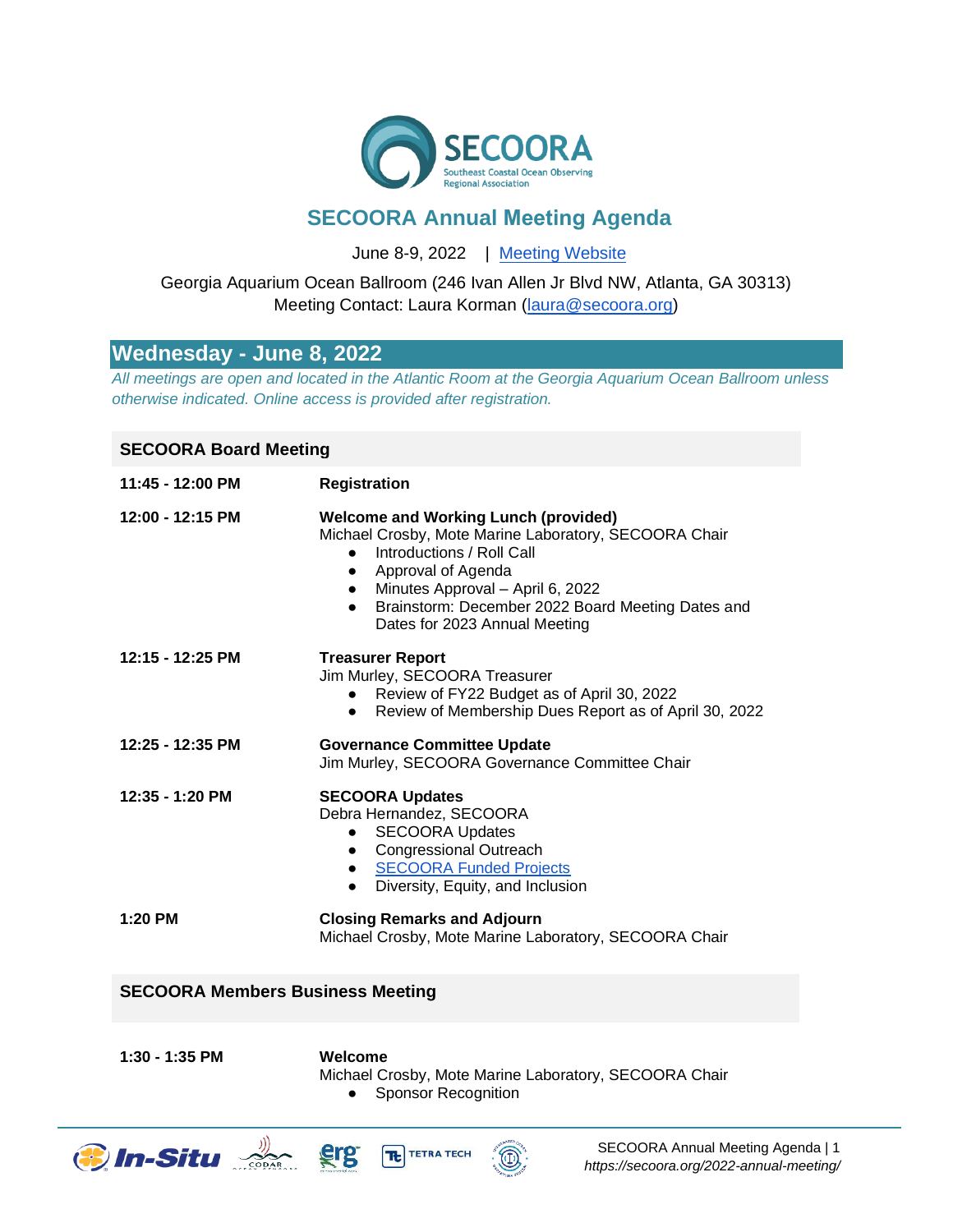| 1:35 - 1:45 PM | <b>SECOORA Committee and Staff Updates</b><br><b>Education and Outreach Committee</b><br>$\bullet$<br><b>Science Committee</b><br>$\bullet$                                                                                                                                                                                                                         |
|----------------|---------------------------------------------------------------------------------------------------------------------------------------------------------------------------------------------------------------------------------------------------------------------------------------------------------------------------------------------------------------------|
| 1:45 - 1:55 PM | <b>SECOORA Members Business Meeting</b><br>SECOORA FY 23 Operating Budget (Voting Results)<br>$\bullet$<br>Jim Murley, SECOORA Treasurer<br>2022 Board of Director Elections Results (Voting Results)<br>$\bullet$<br>Gary Mitchum, Board Nomination Chair<br><b>Board Member Recognition</b><br>$\bullet$<br>Michael Crosby, Mote Marine Laboratory, SECOORA Chair |
| 1:55 PM        | <b>Closing Remarks and Adjourn</b><br>Michael Crosby, Mote Marine Laboratory, SECOORA Chair                                                                                                                                                                                                                                                                         |
|                | <b>SECOORA Principal Investigators Lighting Talks and Social</b>                                                                                                                                                                                                                                                                                                    |
| 2:00 - 4:00 PM | <b>Principal Investigator Talks</b><br>Moderator: Michael Crosby, SECOORA Chair<br><b>Marine Operations</b><br>$\bullet$                                                                                                                                                                                                                                            |
|                | East Florida Moorings - Rick Cole, RDSEA<br>$\circ$<br>International, Inc.<br>North Carolina and South Carolina Moorings -<br>$\circ$                                                                                                                                                                                                                               |
|                | Jennifer Dorton, SECOORA<br>West Florida Shelf Moorings and Modeling - Robert<br>$\circ$<br>Weisberg, University of South Florida                                                                                                                                                                                                                                   |
|                | High Frequency Radar - Mike Muglia, ECU Coastal<br>$\circ$<br><b>Studies Institute</b><br>High Frequency Radar Plan and FCC Update - Cliff<br>$\circ$<br>Merz, University of South Florida                                                                                                                                                                          |
|                | <b>Coastal Hazards and Climate Variability</b><br>$\bullet$<br>Southeast Water Level Network - Nicole Elko,<br>$\circ$<br>American Shore & Beach Preservation Association                                                                                                                                                                                           |
|                | SECOORA Glider Observatory - Catherine<br>$\circ$<br>Edwards, Skidaway Institute of Oceanography<br>Southeast and Caribbean Disaster Resilience                                                                                                                                                                                                                     |
|                | $\circ$<br>Partnership - Meredith Hovis, North Carolina State<br>University, SCDRP Executive Director                                                                                                                                                                                                                                                               |
|                | <b>Ecosystem: Water Quality &amp; Living Marine Resources</b><br>The FACT Network – Joy Young, The FACT<br>$\circ$<br><b>Network</b>                                                                                                                                                                                                                                |
|                | Water Quality Decision Support Tools - Dwayne<br>O<br>Porter, University of South Carolina<br>University of Georgia – Scott Noakes, University of<br>$\circ$                                                                                                                                                                                                        |
|                | Georgia<br>Southeast Ocean and Coastal Acidification Network<br>$\circ$                                                                                                                                                                                                                                                                                             |
|                | - Janet J. Reimer, University of Delaware, SOCAN                                                                                                                                                                                                                                                                                                                    |
|                | Program Coordinator<br>Data Management and Visualization<br>Artificial Intelligence: Annotation, Data Standards,<br>$\circ$<br>and Applications - Luke McEachron Florida Fish                                                                                                                                                                                       |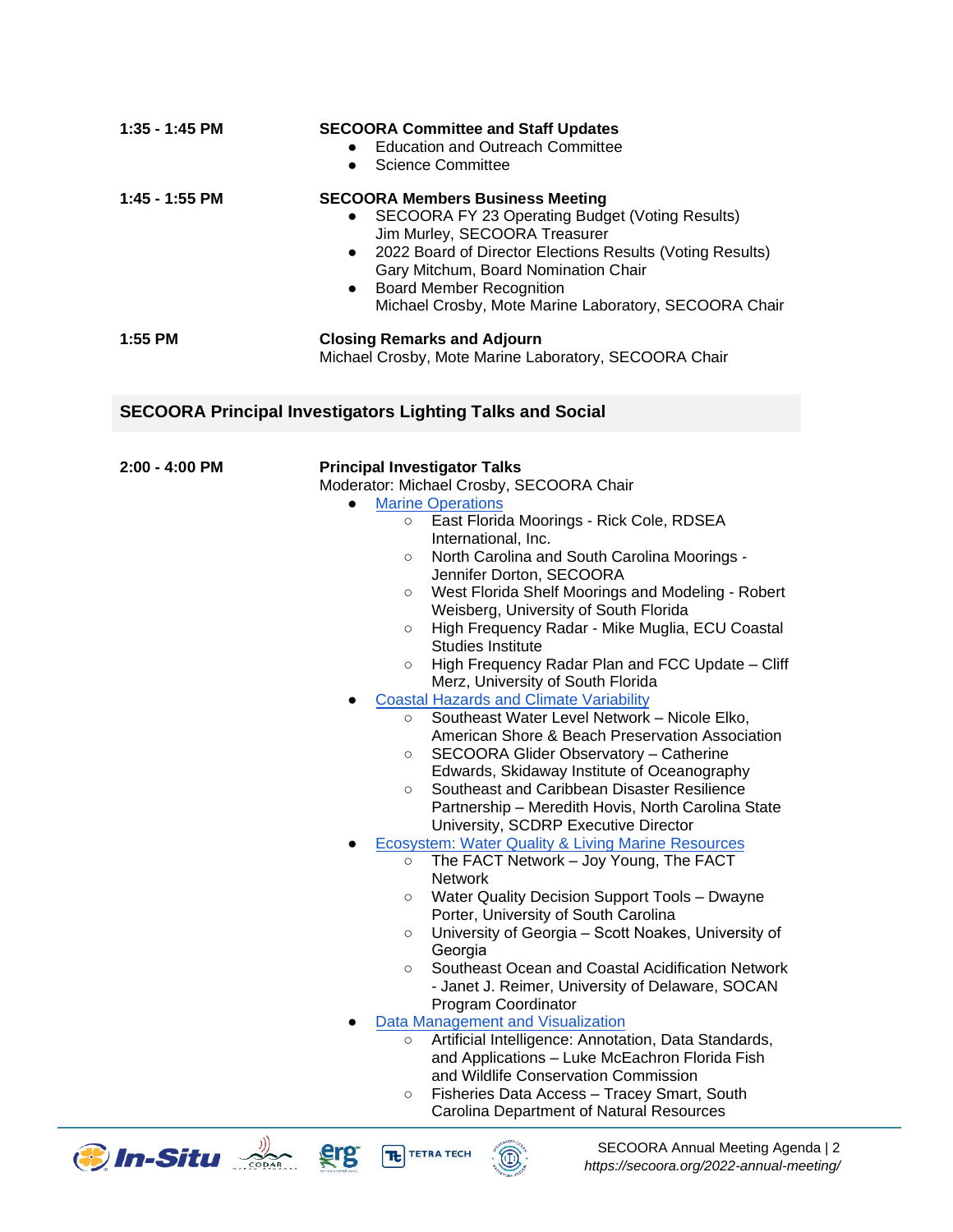- Data Management and Communications Kyle Wilcox, Axiom Data Science
- **Virtual Presentations** 
	- CNAPS Model Ruoying He, North Carolina State University & Fathom Science
	- RENCI Model Brian Blanton, University of North Carolina at Chapel Hill
	- BioTracks Neil Hammerschlag, University of Miami
	- South Carolina Soundscape Observatory Eric Montie, University of South Carolina Beaufort
	- Sargassum Forecasting Chuanmin Hu, University of South Florida

**4:00 - 5:00 PM Aquarium Walk-Through 5:00 - 7:00 PM Social (appetizers provided, cash bar)** Location: Lower Antarctic Pre-Function Space, Georgia Aquarium Ocean Ballroom

## **Thursday - June 9, 2022**

*All meetings are open and located in the Atlantic Room at the Georgia Aquarium Ocean Ballroom unless otherwise indicated. Online access is provided after registration.*

#### **SECOORA Annual Meeting Continued**

| $8:30 - 9:15$ AM   | <b>Registration and Coffee</b>                                                                                                                                                                                                                                                                                                                       |
|--------------------|------------------------------------------------------------------------------------------------------------------------------------------------------------------------------------------------------------------------------------------------------------------------------------------------------------------------------------------------------|
| $9:15 - 9:30$ AM   | Welcome<br>Michael Crosby, Mote Marine Laboratory, SECOORA Chair                                                                                                                                                                                                                                                                                     |
| $9:30 - 10:10$ AM  | <b>SECOORA Update</b><br>SECOORA Regional Coastal Ocean Observing System<br>(RCOOS) Plans Update<br>Harmful Algal Bloom Plan - Laura Korman,<br>$\circ$<br><b>SECOORA</b><br>High Frequency Radar Plan - Jennifer Dorton,<br>$\circ$<br><b>SECOORA</b><br>Modeling Plan - Greg Dusek, SECOORA (on<br>$\circ$<br>detail), NOAA National Ocean Service |
| 10:10 - 10:30 AM   | <b>Break with Sponsors</b>                                                                                                                                                                                                                                                                                                                           |
| $10:30 - 12:00$ PM | <b>Lower Cost Observing Technology Panel</b><br>Moderator: Susan Lovelace, South Carolina Sea Grant Consortium<br><b>Water Level</b><br>Russell Clark, Georgia Institute of Technology<br>Cameras<br>$\bullet$<br>Greg Dusek, SECOORA (on detail), NOAA National Ocean<br>Service                                                                    |